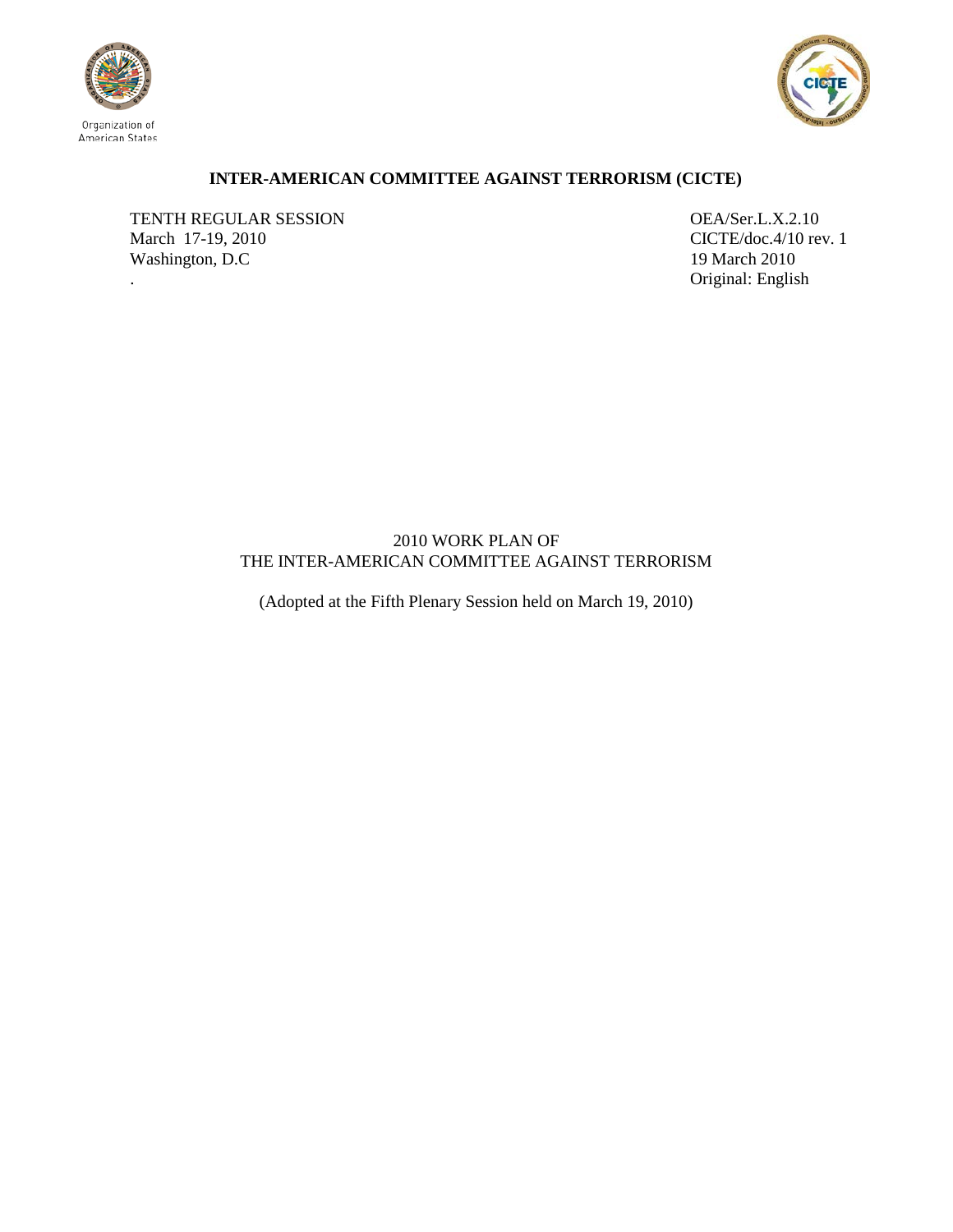## 2010 WORK PLAN OF THE INTER-AMERICAN COMMITTEE AGAINST TERRORISM

(Adopted at the Fifth Plenary Session held on March 19, 2010)

The main purpose of the Inter-American Committee against Terrorism (CICTE) is to promote and develop cooperation among member states to prevent, combat, and eliminate terrorism, in accordance with the principles of the Charter of the Organization of American States and with the Inter-American Convention against Terrorism, and with full respect for the sovereignty of states, the rule of law, and international law, including international humanitarian law, international human rights law, and international refugee law.

The Secretariat's responsibilities are stipulated in both the CICTE Statute and Rules of Procedure.

The Secretariat is a unit of the Secretariat for Multidimensional Security of the General Secretariat of the Organization of American States (OAS).

## **SECTION 1. MANDATE / SOURCE**

# **1. CICTE DECLARATIONS**

**Declaration of Panama on the Protection of Critical Infrastructure in the Hemisphere in the Face of Terrorism**, CICTE/DEC. 1/07

"11. Their request to the CICTE Secretariat to promote in the Member States educational and training activities aimed at creating a public culture of awareness of and sensitivity to critical infrastructure."

## **2. CICTE DECISIONS**

**Security of Tourism and Recreational Facilities in the Americas** (decision adopted at the Eighth Regular Session of CICTE) CICTE/doc.12./08, Report of the Rapporteur of the Eighth Regular Session of the Inter-American Committee against Terrorism

To instruct the Secretariat " to continue providing technical assistance and capacity-building to Member States, as appropriate, on the security of tourism and recreational facilities, taking into account the results of the Pilot Project and the specific realities and needs of the tourism sector in the Member States."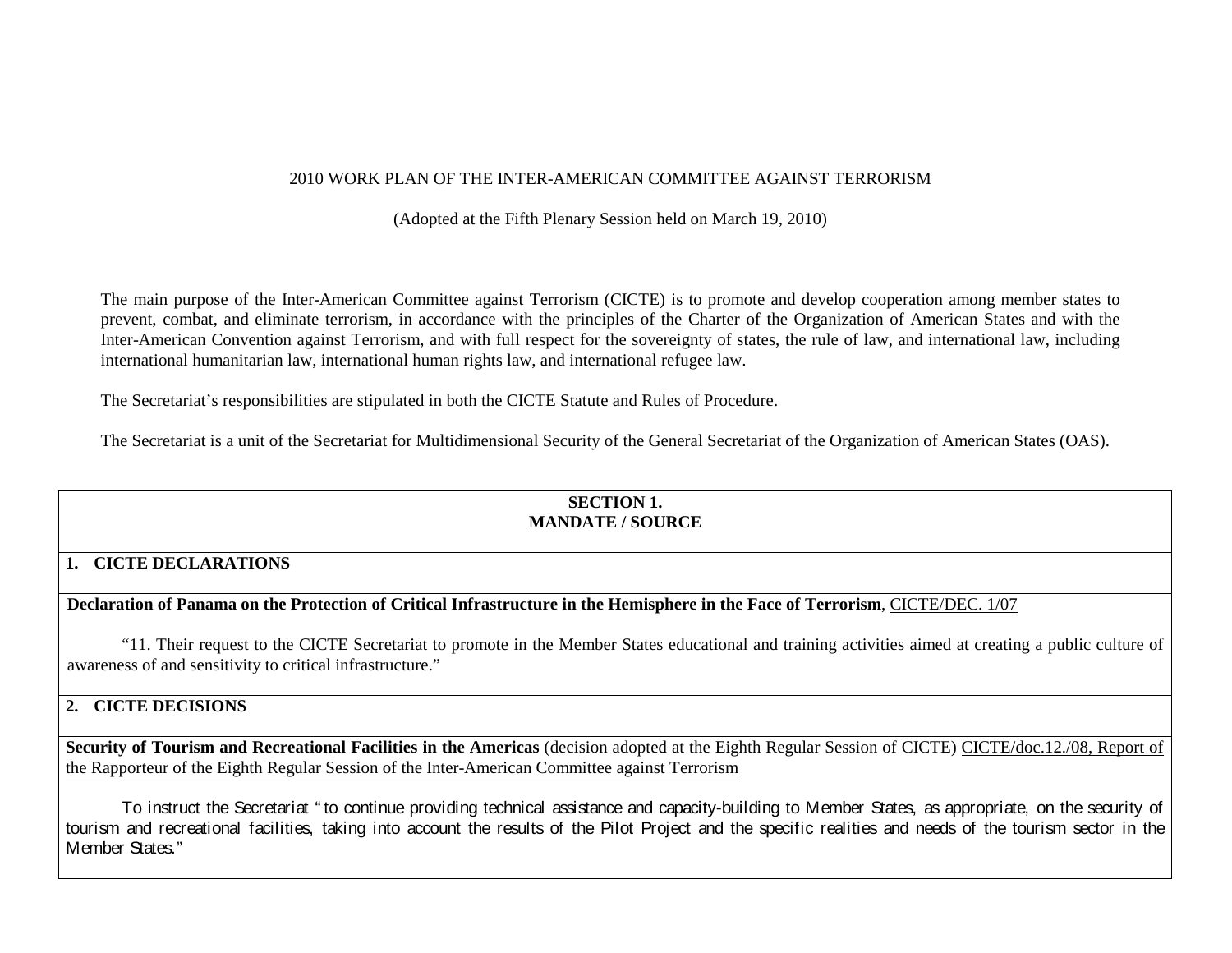### **SECTION 1. MANDATE / SOURCE**

### **3. OAS GENERAL ASSEMBLY RESOLUTIONS**

# **Support for the Work of the Inter-American Committee against Terrorism,** AG/RES.2459 (XXXIX-O/09)

" 9. To instruct the CICTE Secretariat to implement the programs and projects approved in the CICTE Work Plan for 2009."

# **Special Security Concerns Of The Small Island States Of The Caribbean**, AG/RES. 2485 (XXXIX-O/09)

5. To reiterate its request that the General Secretariat, through the Secretariat for Multidimensional Security and the relevant organs, agencies, and entities of the inter-American system and in collaboration, as appropriate, with civil society and private sector organizations and relevant multilateral institutions, within their areas of competence and programming, support the ongoing efforts made by the small island states to:

- a. Strengthen regional, subregional, and national crime management systems, taking into account those initiatives currently being implemented or pursued by the Caribbean Community (CARICOM);
- b. Enhance border security systems and capacities, including transportation security, at airports, seaports, and border crossing points, and assist border control authorities in the small island states in accessing critical information;
- c. …;
- d. …;
- e. …;
- f. Promote technical cooperation and institutional capacity-building, in order to strengthen natural and man-made disaster response and mitigation and crisis management capacity in the small island states, including the development of reconstruction capability, training in humanitarian assistance, search and rescue operations, and strengthening of critical infrastructure protection, as well as the security of tourism and recreational facilities and the use of simulation exercises;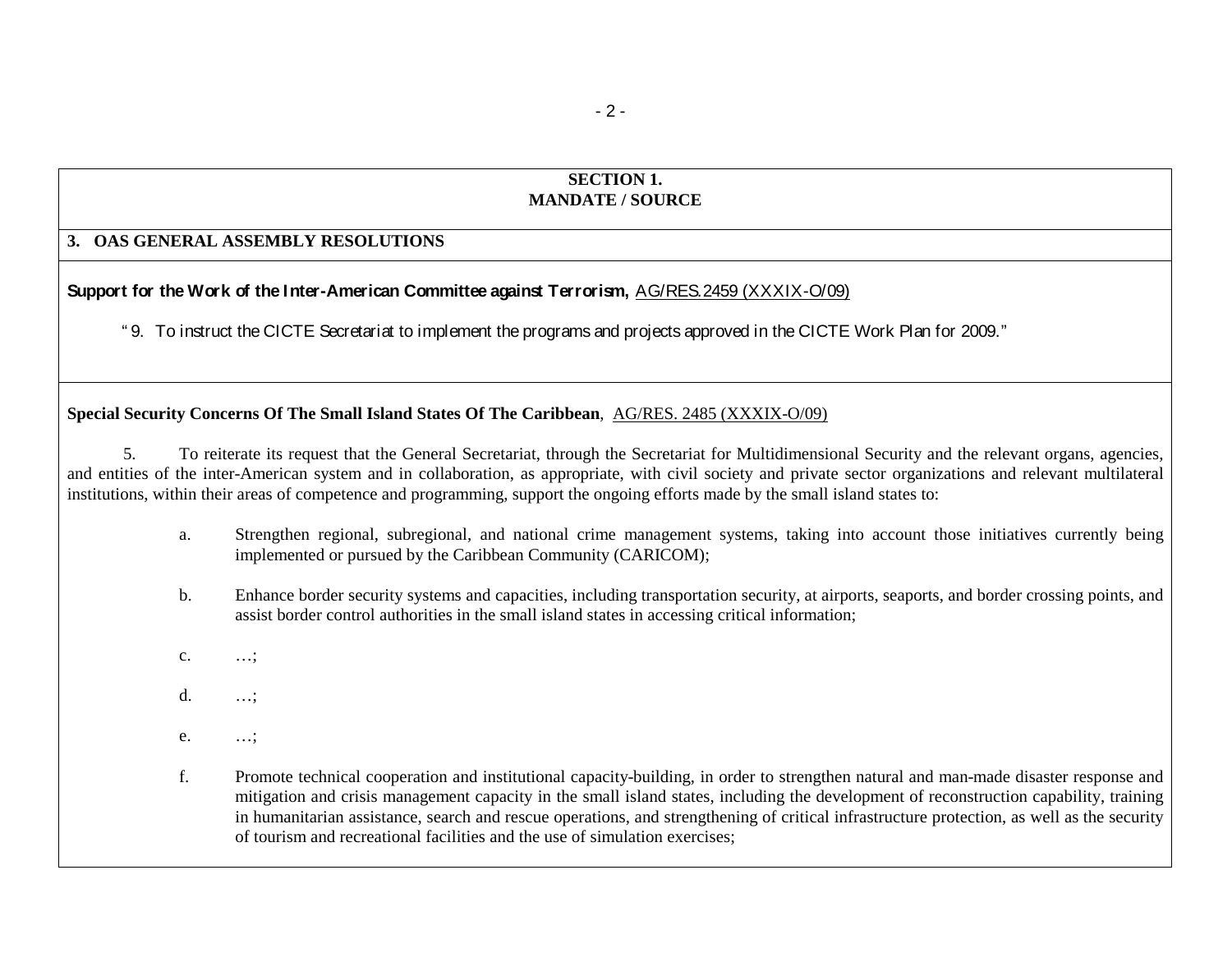## **SECTION 1. MANDATE / SOURCE**

g. Provide training and technical assistance regarding legislation on counterterrorism, terrorist financing, cybersecurity, and cybercrime;

h. Improve coordination among the organs, agencies, and entities of the OAS, and with regional and subregional organizations, including the CARICOM Implementation Agency for Crime and Security (IMPACS) and the Regional Security System (RSS), on matters related to the special security concerns of small island states, so as to ensure awareness and avoid duplication in their response to these concerns; and

i. …

#### **Special Security Concerns of the Small Island States of the Caribbean,** AG/RES. 2397 (XXXVIII-O/08)

"6. To reiterate its request that the General Secretariat, through the Secretariat for Multidimensional Security and the relevant organs, agencies, and entities of the inter-American system, such as the Inter-American Council for Integral Development (CIDI), the Inter-American Drug Abuse Control Commission (CICAD), the Inter-American Committee against Terrorism (CICTE), the Inter-American Committee on Ports (CIP), the Consultative Committee of the Inter-American Convention against the Illicit Manufacturing of and Trafficking in Firearms, Ammunition, Explosives, and Other Related Materials (CIFTA), the Inter-American Committee on Natural Disaster Reduction (IACNDR), and the Inter-American Defense Board (IADB) support, within their areas of competence and programming, the continued efforts of the small island states to address their security and defense concerns, particularly with respect to:

- a. Developing training programs and proposals for strategic plans and cooperation to enable existing security entities in the small island states to meet the new security threats, concerns, and challenges;
- b. Assisting border control authorities in the small island states in accessing critical information; enhancing their border control systems and transportation security, including airport and seaport security; and strengthening their border control capacities;
- c. Strengthening the capacity of small island states to fight against illicit trafficking in drugs and firearms;
- d. …;
- e. Carrying out computer simulation training and other simulation exercises to strengthen natural and man-made disaster response and mitigation capacity in the states;
- f. Providing training and technical assistance regarding legislation in the areas of counter-terrorism, terrorist financing, cyber-security,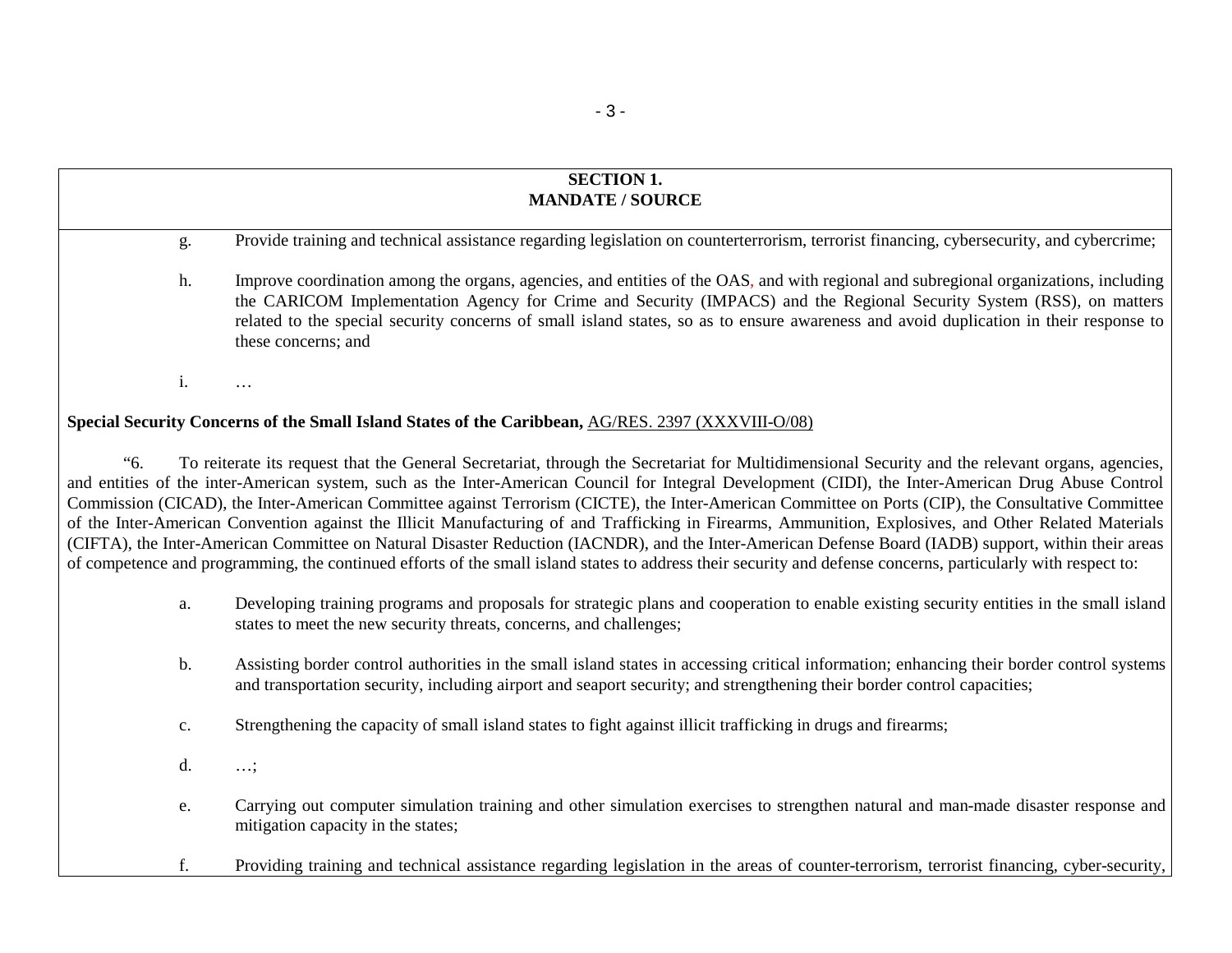## **SECTION 1. MANDATE / SOURCE**

and cyber-crime;

- g. Providing technical assistance and capacity-building for the security of tourism and recreational facilities; and
- h. Improving coordination between the organs, agencies and entities of the OAS on matters related to the Special Security Concerns of Small Island States, so as to ensure awareness and avoid duplication;..."

**Adoption of a Comprehensive Inter-American Strategy to Combat Threats to Cybersecurity: A Multidimensional and Multidisciplinary Approach to Creating a Culture of Cybersecurity,** AG/RES. 2004 (XXXIV-O/04)

"7. To request the secretariats of CICTE and CITEL, and the Group of Governmental Experts on Cyber-crime of REMJA to assist member states, when so requested, in the implementation of the respective portions of the Strategy ..."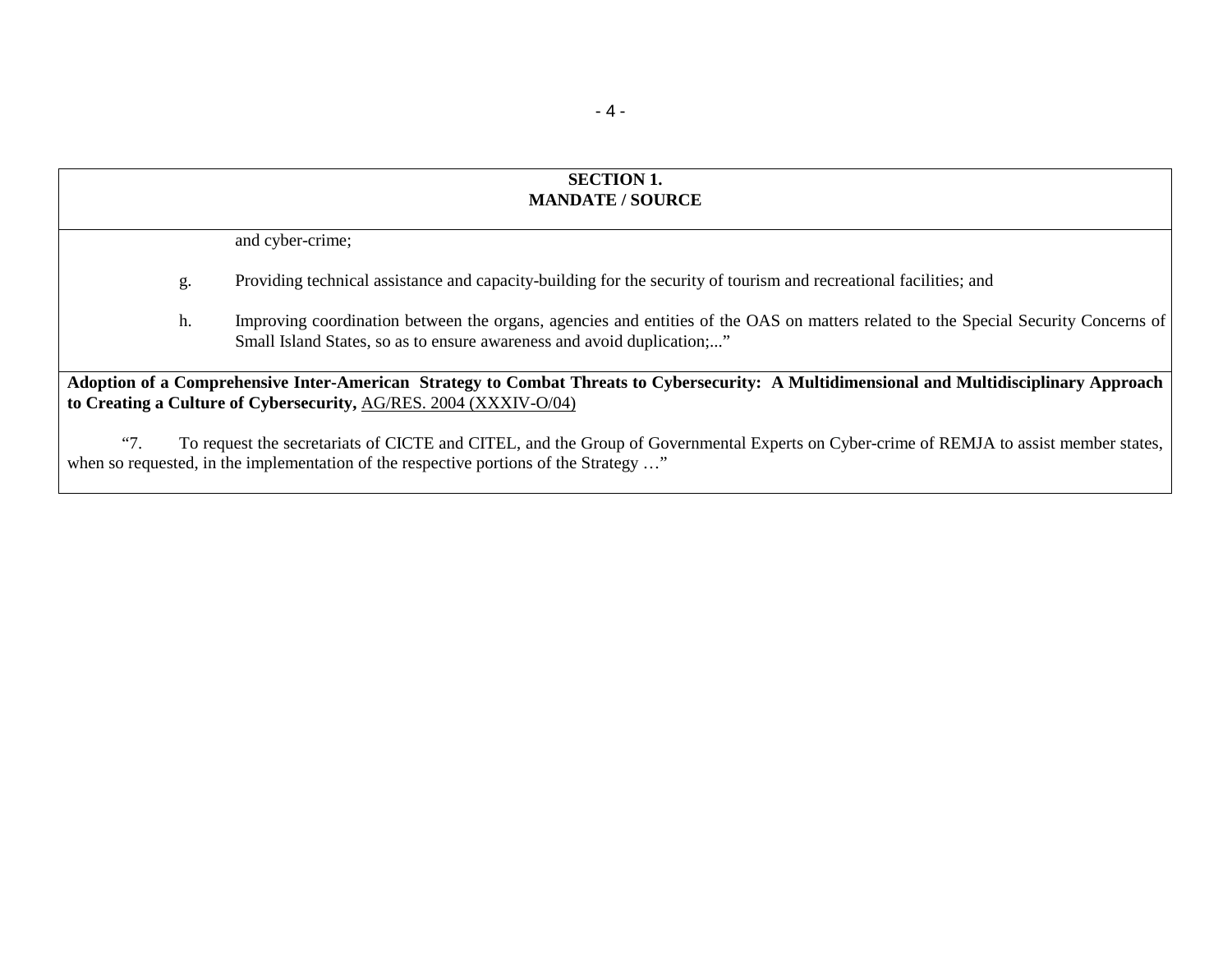| <b>SECTION II.</b><br>SECRETARIAT PROGRAMS, PROJECTS, AND ACTIVITIES |                                                        |                                                                                                                                |                                                             |  |  |
|----------------------------------------------------------------------|--------------------------------------------------------|--------------------------------------------------------------------------------------------------------------------------------|-------------------------------------------------------------|--|--|
|                                                                      |                                                        |                                                                                                                                |                                                             |  |  |
| <b>WORK AREAS</b>                                                    | <b>PROGRAM</b>                                         | <b>PROJECT</b>                                                                                                                 | <b>ACTIVITY</b>                                             |  |  |
| 1. BORDER<br><b>CONTROLS</b>                                         |                                                        | 1. Port security training needs assessments, and<br>follow-up training.                                                        | Training needs assessments in 12 ports the<br>Hemisphere    |  |  |
|                                                                      |                                                        |                                                                                                                                | Follow-on training courses to 12 ports in<br>the Hemisphere |  |  |
|                                                                      |                                                        | 2. Training and practical exercises in crisis<br>management at port facilities.                                                | 3 simulation exercises                                      |  |  |
|                                                                      | A. MARITIME SECURITY                                   | 3. Workshops on best practices in implementation<br>of international maritime security standards<br>(including the ISPS code). | 3 subregional workshops                                     |  |  |
|                                                                      |                                                        | 4. Training workshops on maritime security drills<br>and exercises (APEC Manual).                                              | 2 workshops                                                 |  |  |
|                                                                      |                                                        | 5. Sub-Regional and national Workshop on<br>Maritime Risk Assessment and Management                                            | 2 workshops                                                 |  |  |
|                                                                      | <b>B. AVIATION SECURITY</b>                            | 1. Training courses.                                                                                                           | 6 courses                                                   |  |  |
|                                                                      |                                                        | 2. Subregional training courses                                                                                                | 5 courses                                                   |  |  |
|                                                                      |                                                        | 3. Scholarships for ICAO training courses.                                                                                     | 35 scholarships                                             |  |  |
|                                                                      | C. DOCUMENT<br><b>SECURITY</b><br>AND FRAUD PREVENTION | 1. Training courses.                                                                                                           | 4 courses                                                   |  |  |
|                                                                      |                                                        | 2. Sub-regional Best Practices Workshops                                                                                       | 3 workshops                                                 |  |  |
|                                                                      | <b>D: IMMIGRATIONS AND</b><br><b>CUSTOMS</b>           | Training for Customs and Immigration security<br>operations at major air and sea ports                                         | 1 subregional course                                        |  |  |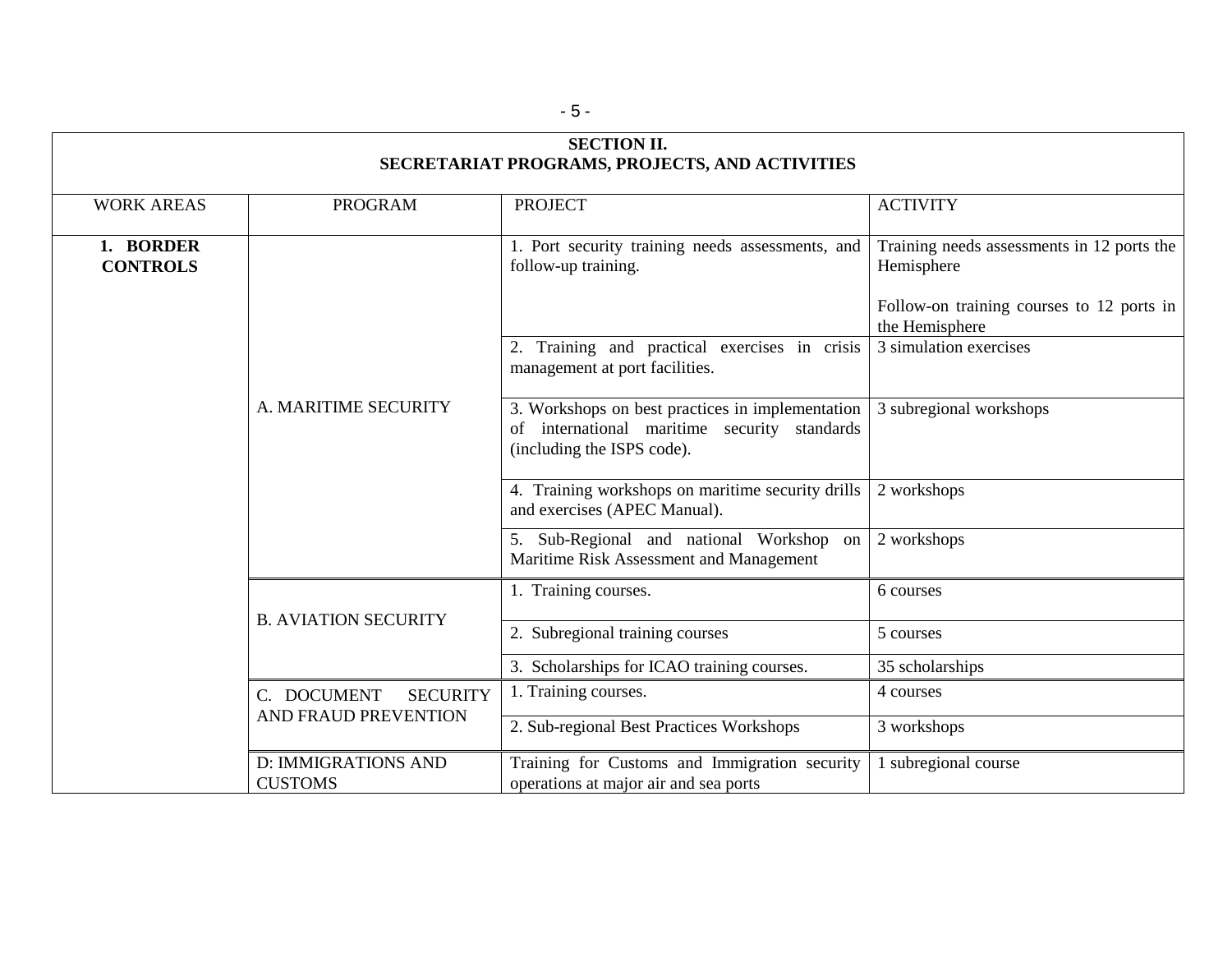| <b>SECTION II.</b><br>SECRETARIAT PROGRAMS, PROJECTS, AND ACTIVITIES                                |                                                          |                                                                                                                                                                                                                                                       |                                                         |  |  |
|-----------------------------------------------------------------------------------------------------|----------------------------------------------------------|-------------------------------------------------------------------------------------------------------------------------------------------------------------------------------------------------------------------------------------------------------|---------------------------------------------------------|--|--|
| <b>WORK AREAS</b>                                                                                   | <b>PROGRAM</b>                                           | <b>PROJECT</b>                                                                                                                                                                                                                                        | <b>ACTIVITY</b>                                         |  |  |
|                                                                                                     | E. ASSISTANCE FOR UNSC<br><b>RES 1540 IMPLEMENTATION</b> | Border security capacity building and legislative<br>assistance for the detection and prevention of<br>illicit trafficking in nuclear, chemical or biological<br>weapons, their means of delivery, and related<br>materials.                          | To be<br>determined<br>funding is<br>once<br>identified |  |  |
| 2. LEGISLATIVE<br><b>ASSISTANCE AND</b><br><b>COMBATING</b><br><b>TERRORISM</b><br><b>FINANCING</b> | A. LEGISLATIVE<br><b>ASSISTANCE</b>                      | 1. Legislative technical assistance missions with<br>senior-level government officials,<br>on the<br>ratification and implementation of the Inter-<br>American Convention against Terrorism and the<br>universal legal instruments against terrorism. | 4 missions                                              |  |  |
|                                                                                                     |                                                          | 2. Specialized in-country training for prosecutors,<br>judges, and law-enforcement officials.                                                                                                                                                         | 3 courses                                               |  |  |
|                                                                                                     |                                                          | 3. Regional and subregional<br>training<br>and<br>ministerial<br>conferences<br>international<br>on<br>cooperation for the development of national and<br>international legislative frameworks for combating<br>terrorism.                            | 2 activities                                            |  |  |
|                                                                                                     | <b>B. COMBATING TERRORISM</b><br><b>FINANCING</b>        | Technical assistance and training workshops to<br>strengthen<br>implementation<br>legislation,<br>and<br>enforcement efforts against terrorism financing.                                                                                             | 4 workshops<br>2 technical assistance missions          |  |  |
| 3. PROTECTION OF<br><b>CRITICAL</b><br><b>INFRASTRUCTURE</b>                                        | A. CYBER-SECURITY                                        | 1. Hemispheric Network of National CSIRTs and<br><b>Cyber Security Authorities</b>                                                                                                                                                                    | 1 workshop                                              |  |  |
|                                                                                                     |                                                          | 2. Cyber Security Development & Training                                                                                                                                                                                                              | 3 Courses                                               |  |  |
|                                                                                                     |                                                          | 3. Stakeholder coordination and Development of<br>a National Framework                                                                                                                                                                                | 2 Workshops                                             |  |  |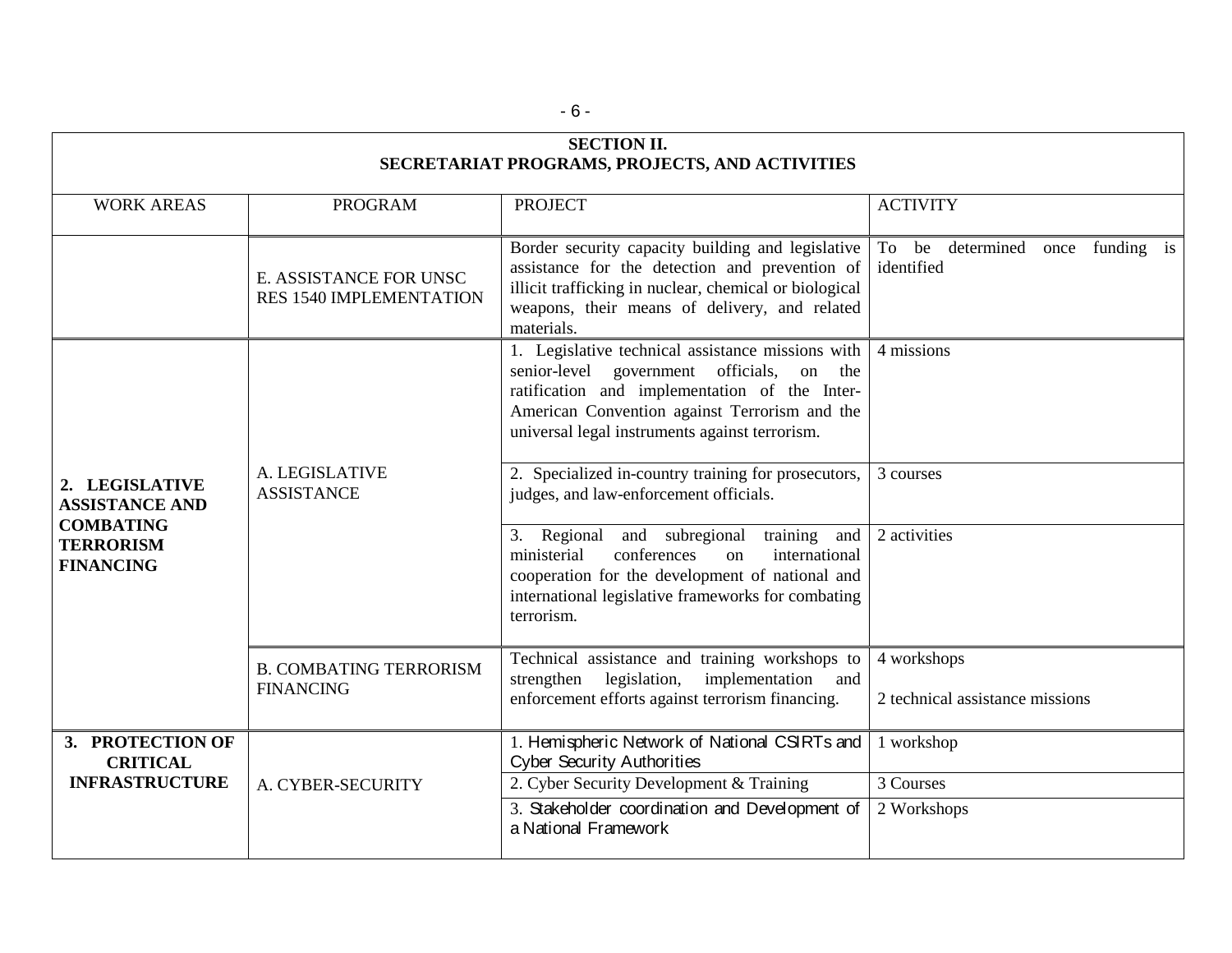| <b>SECTION II.</b><br>SECRETARIAT PROGRAMS, PROJECTS, AND ACTIVITIES            |                            |                                                                                                                                                                                                                 |                                                                                                                              |  |  |
|---------------------------------------------------------------------------------|----------------------------|-----------------------------------------------------------------------------------------------------------------------------------------------------------------------------------------------------------------|------------------------------------------------------------------------------------------------------------------------------|--|--|
| <b>WORK AREAS</b>                                                               | <b>PROGRAM</b>             | <b>PROJECT</b>                                                                                                                                                                                                  | <b>ACTIVITY</b>                                                                                                              |  |  |
|                                                                                 |                            | 4. National Cyber Security Awareness and<br>CSIRT Development Workshops / Technical<br>Assistance Missions, and Scholarships                                                                                    | 3 missions;                                                                                                                  |  |  |
|                                                                                 |                            | Governments:<br>1. Private Sector and Local<br>Stakeholder Meetings, Training Courses and<br>Curriculum Development in Tourism Security                                                                         | Development of tourism security program:<br>2 "stakeholder" workshops                                                        |  |  |
|                                                                                 |                            |                                                                                                                                                                                                                 | Training courses on security<br>for<br>2<br>personnel in the tourism sector throughout<br>the Hemisphere                     |  |  |
|                                                                                 | <b>B. TOURISM SECURITY</b> |                                                                                                                                                                                                                 | Research and development with<br>international partners in the Development<br>of academic curriculum on tourism<br>security. |  |  |
|                                                                                 |                            | 2. Public Sector in the implementation of Security<br>for Major Events, including the participation of<br><b>Local Private Sector</b>                                                                           | Circulation of a Country needs assessment<br>questionnaire and analysis of results.                                          |  |  |
|                                                                                 |                            |                                                                                                                                                                                                                 | 2 Country Visits<br>1 Workshop                                                                                               |  |  |
| 4. STRENGTHENING<br><b>STRATEGIES ON</b><br><b>EMERGING</b><br><b>TERRORIST</b> | <b>CRISIS MANAGEMENT</b>   | Development, at the request of a Member State, of<br>a capacity-building exercise for<br>government<br>officials on responses to a terrorist attack aimed<br>at institutional capacity-building and development | 1 simulation (tabletop) crisis-management<br>exercises<br>2 Post exercise follow-up evaluation                               |  |  |
| <b>THREATS</b>                                                                  |                            | or strengthening of national mechanisms or<br>strategies for responding to this kind of crisis.                                                                                                                 | 2 Post evaluation technical assistance<br>missions                                                                           |  |  |

- 7 -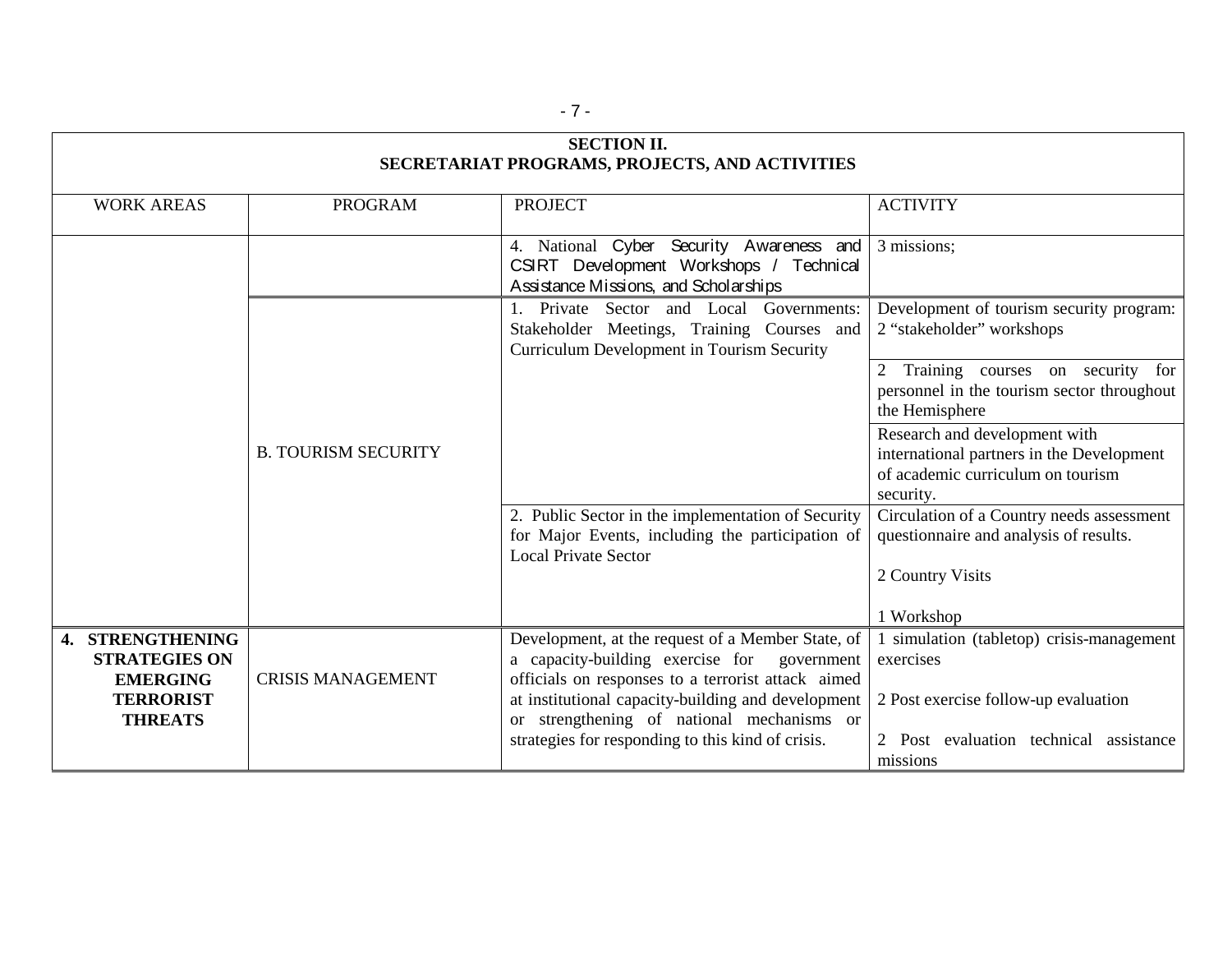| <b>SECTION II.</b><br>SECRETARIAT PROGRAMS, PROJECTS, AND ACTIVITIES        |                     |                                                                                                                                                                                                                                                                                                                                          |                                                                                    |  |  |
|-----------------------------------------------------------------------------|---------------------|------------------------------------------------------------------------------------------------------------------------------------------------------------------------------------------------------------------------------------------------------------------------------------------------------------------------------------------|------------------------------------------------------------------------------------|--|--|
| <b>WORK AREAS</b>                                                           | <b>PROGRAM</b>      | <b>PROJECT</b>                                                                                                                                                                                                                                                                                                                           | <b>ACTIVITY</b>                                                                    |  |  |
| 5. INTERNATIONAL<br><b>COORDINATION</b><br><b>AND</b><br><b>COOPERATION</b> | <b>PARTNERSHIPS</b> | with<br>strengthen<br>partnerships<br>Create and<br>multilateral, regional,<br>international,<br>and<br>subregional organizations as well as with security<br>and technical agencies of CICTE member states,<br>other countries, and dependencies of the OAS<br>General Secretariat, and keep Member States<br>informed, as appropriate. | Participation in conferences,<br>papers,<br>official visits, coordination meetings |  |  |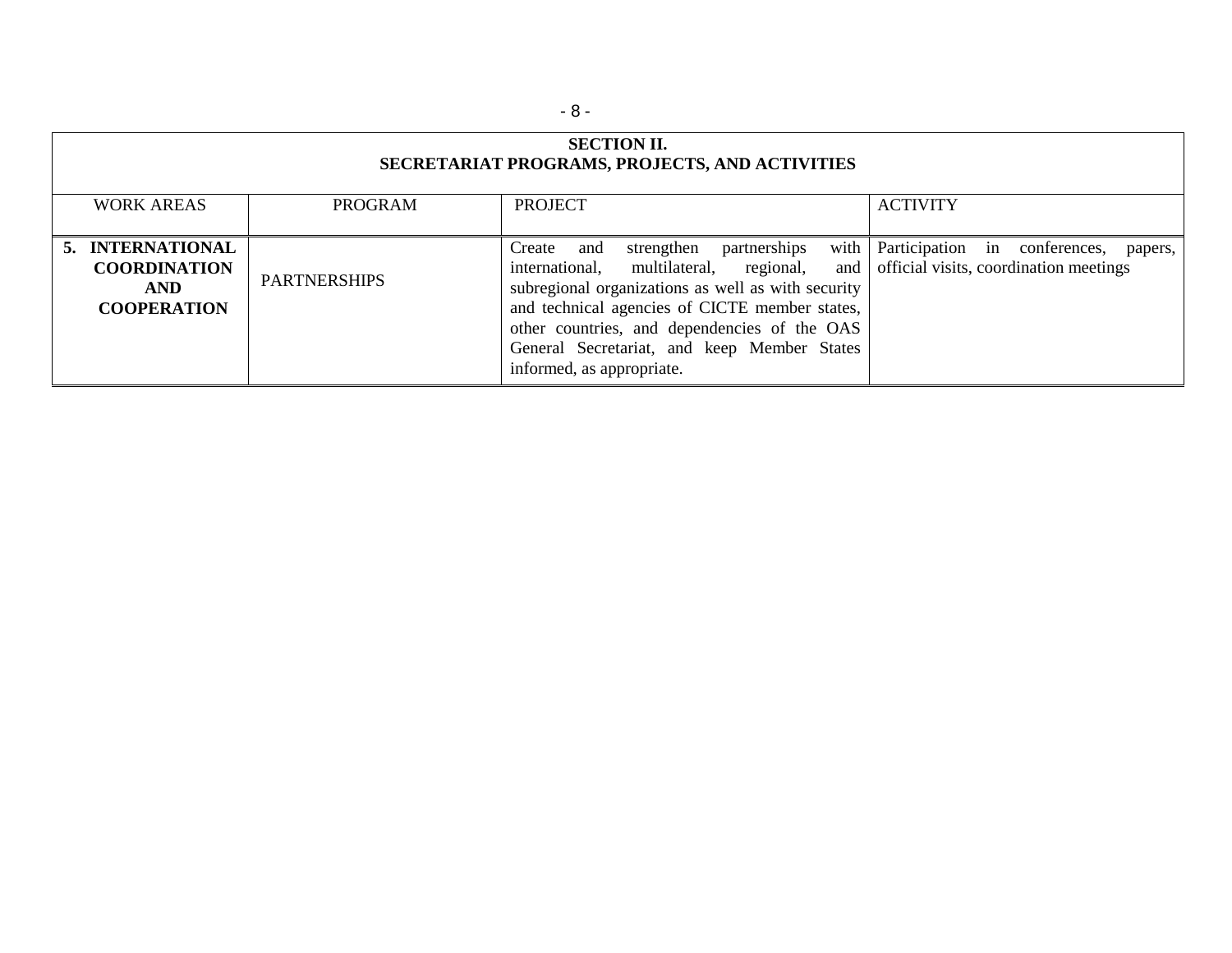### APPENDIX I

## INTER-AMERICAN ENTITIES AND INTERNATIONAL ORGANIZATIONS THAT COLLABORATE WITH THE CICTE SECRETARIAT

### **A.** Organs, agencies, and entities of the inter-American system

- A.1 OAS General Secretariat
	- 1. Department of International Legal Affairs Office of Legal Cooperation
	- 2. Secretariat for Administration and Finance (SAF)
		- Office of Information and Technology Services
	- 3. Executive Secretariat of the Inter-American Commission on Human Rights (IACHR)
	- 4. Secretariat of the Inter-American Telecommunication Commission (CITEL)
	- 5. Executive Secretariat of the Inter-American Committee on Ports (CIP)
	- 7. Executive Secretariat for Integral Development (SEDI)
	- 8. Secretariat for Multidimensional Security
		- Department for the Coordination of Policies and Programs
		- Department of Public Security
		- Executive Secretariat of the Inter-American Drug Abuse Control Commission (CICAD)
- A.2 Other organs, agencies, and entities
	- 1. Cyber-crime Working Group of the Meeting of Ministers of Justice or of Ministers or Attorneys General of the Americas (REMJA)
	- 2. Pan American Health Organization (PAHO)

#### **B.** International, regional, and subregional organizations

- 1. APEC
- 2. Association of Caribbean Commissioners of Police (ACCP)
- 3. Association of Caribbean States (ACS)
- 4. Association of Central American Chiefs of Police
- 5. Caribbean Financial Action Task Force (CFATF)
- 6. CARICOM
- 7. CARICOM Implementation Agency for Crime and Security (IMPACS)
- 8. Central American Integration System (SICA)
- 9. Commonwealth Secretariat
- 10. Council of Europe (CODEXTER)
- 11. Council of the European Union
- 12. Egmont Group
- 13. G8 Counter-Terrorism Action Group (G8 CTAG)
- 14. Financial Action Task Force (FATF)